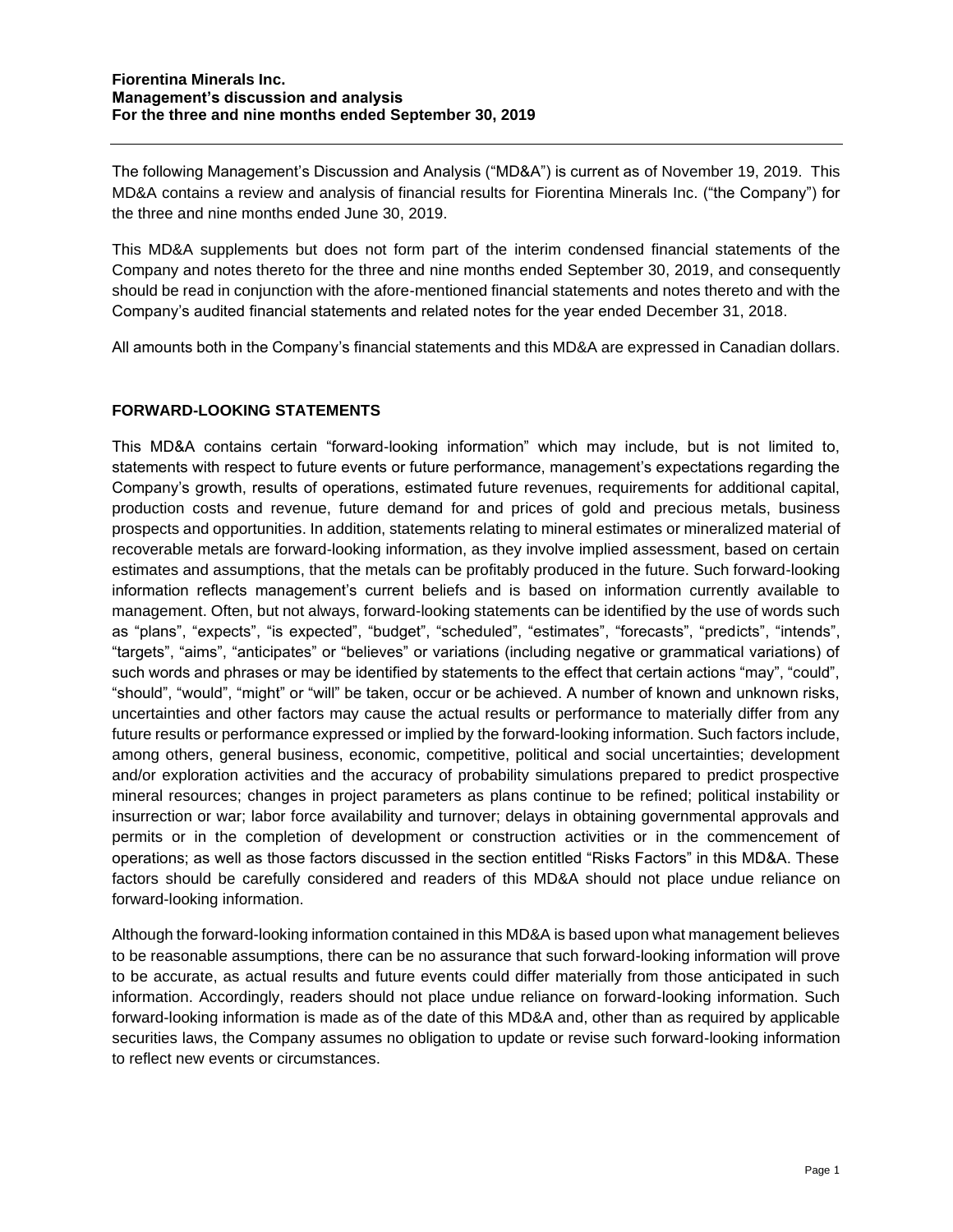## **BASIS OF PRESENTATION**

In this document and in the Company's consolidated financial statements, unless otherwise noted, all financial data is prepared in accordance with IFRS.

### **BUSINESS OVERVIEW**

The Company is principally engaged in the acquisition and exploration of mineral properties.

The Company's sole asset is the Consortium property located about 55 km NW of Campbell River on Vancouver Island, British Columbia ("the Property"). On the Consortium claims, veins discovered by previous work have high gold-silver grades. The exploration geochemical data for Cu, Pb, Zn, Ag, Au, Mo, Hg, Bi, W, Te, As, and Sb appear to give reliable indications of spatially associated mineralization. Further exploration work is warranted to map out the source and extent of precious metal concentrations in two high priority parts of the claim group.

The Consortium Property is subject to a property option agreement, dated January 5, 2018, between the Company (the "Optionee") and Rich River Exploration Ltd., owned by Craig Lynes (collectively, the "Optionors") with offices at #58, 3350 10<sup>th</sup> Avenue N.E., Salmon Arm, BC.

The Property is underlain by Crown land with no known adverse claims to mineral rights, including by aboriginal groups. However, aboriginal rights and land title are complex and evolving areas of liability for resource projects in British Columbia and as result of recent Bill C-69 throughout Canada and proponents of projects are advised to consult with and maintain relations with local indigenous groups (aka First Nations). Logging rights are maintained under Timber Farm Licenses (TFLs) and roads are considered part of the provincial Forest Service Road network and thus not subject to closure by the TFLs owner, Western Forest Products, except locally during logging operations for safety reasons.

The current and previous mineral tenures were all staked after the expiry of previous claims and thus there are no inherited royalty or Net Smelter Returns attached to the Property except as described in the current "Grant of Option and Consideration" and "Net Smelter Royalty" sections of the property option agreement between Rich River (the "optionor") and Fiorentina (the "optionee") dated January 5, 2018 (the "Property Option Agreement"), which sections are included below:

#### **1.1 Grant of Option and Consideration**

Upon the execution of and pursuant to this Agreement, the Optionors shall grant the right and option to earn an 100% undivided interest in the Property (the "Option") to the Optionee, subject only to a 3% NSR Royalty (as defined below) on all base, rare earth elements and precious metals, as follows:

- a) to acquire a 51% interest in the Property (the "Stage 1 Interest"), the Optionee shall pay \$5,000 to Rich River upon the execution and delivery of this Agreement by the parties (the "Stage 1 Option Consideration"); and
- b) to acquire an additional 49% interest in the Property, the Optionee shall: (i) pay a total of \$155,000 to Rich River; (ii) issue a total of 600,000 common shares in the capital of the Optionee to Rich River; and (iii) complete \$500,000 worth of exploration expenditures on the Consortium Project (collectively, the "Stage 2 Option Consideration"; together with the Stage 1 Option Consideration, the "Option Consideration"), as set out below:
- (i) the Optionee shall issue the common share portion of the Stage 2 Option Consideration to Rich River as follows: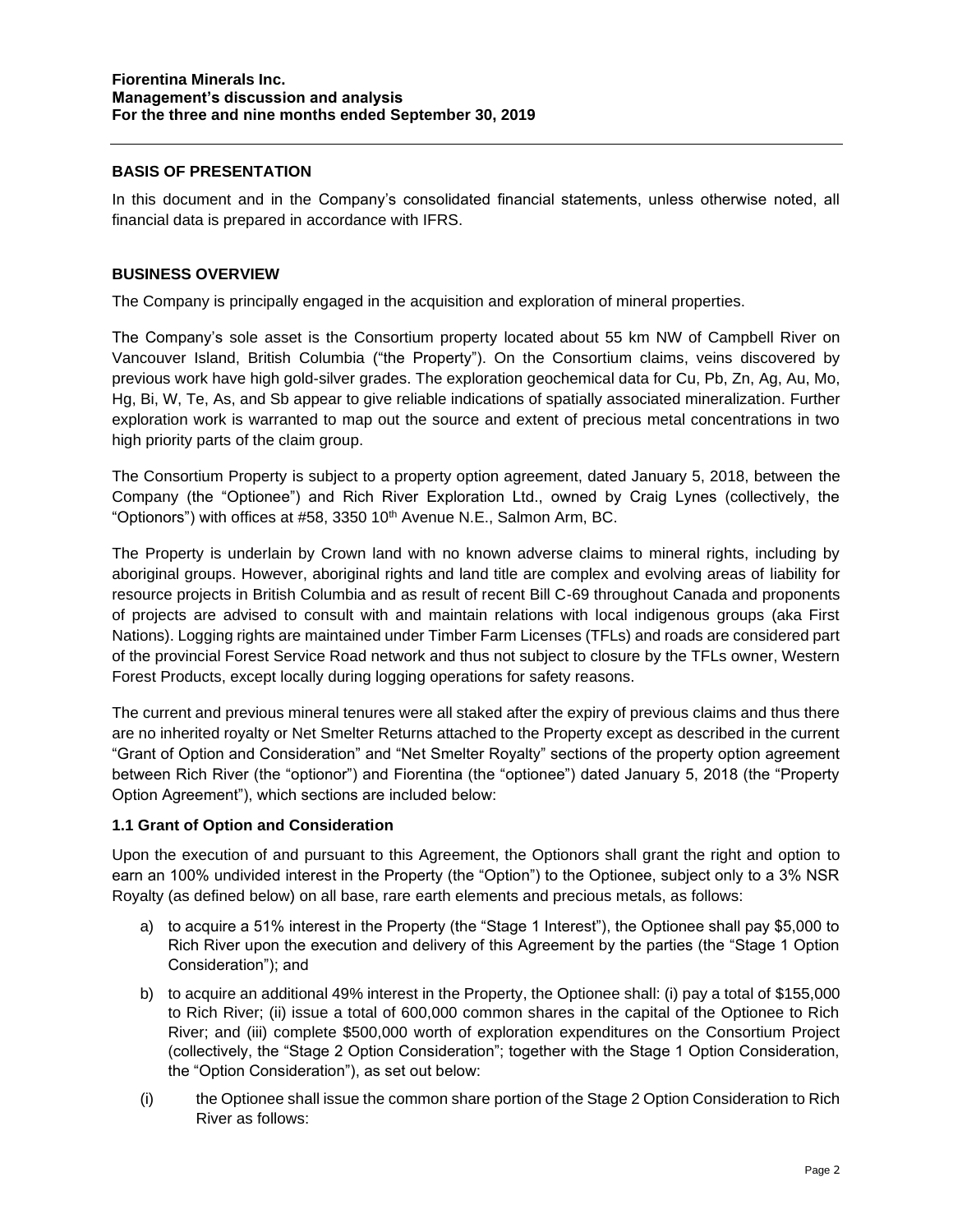- (A) 100,000 common shares upon the closing of the initial public offering of the Optionee's common shares;
- (B) 100,000 common shares on or before the first anniversary of the listing of the Optionee's common shares on the Canadian Securities Exchange (the "Exchange");
- (C) 100,000 common shares on or before the second anniversary of the listing of the Optionee's common shares on the Exchange; and
- (D) 300,000 common shares on or before the third anniversary of the listing of the Optionee's common shares on the Exchange;

(II) the Optionee shall pay the cash portion of the Stage 2 Option Consideration to Rich River as follows:

- (A) \$5,000 upon the listing of the Optionee's common shares on the Exchange;
- (B) \$20,000 on or before the first anniversary of the listing of the Optionee's common shares on the Exchange;
- (C) \$30,000 on or before the second anniversary of the listing of the Optionee's common shares on the Exchange; and
- (D) \$100,000 on or before the third anniversary of the listing of the Optionee's common shares on the Exchange; and

(iii) the Optionee shall make the required Stage 2 Option Consideration exploration expenditures on the Property according to the following schedule:

- (A) \$100,000 on or before the first anniversary of the listing of the Optionee's common shares on the Exchange;
- (B) \$100,000 on or before the second anniversary of the listing of the Optionee's common shares on the Exchange; and
- (C) \$300,000 on or before the third anniversary of the listing of the Optionee's common shares on the Exchange.

1.2 This Agreement confers an option only. Once the Optionee has paid the Option Consideration in full, then it shall be deemed to have earned an 100% undivided interest in the Property, subject to a 3% NSR Royalty on all base, rare earth elements and precious metals.

## **2. Net Smelter Royalty**

2.1 A Net Smelter Returns Royalty in the aggregate amount of 3% (the "NSR Royalty") is payable to the Optionors on all base, rare earth elements and precious metals, as more particularly described in Schedule B to this Agreement.

2.2 The Optionee may purchase the first 1% of the NSR Royalty for \$750,000. The Optionee may purchase the remaining 2% of the NSR Royalty for an additional \$1,000,000.

There are no other known environmental liabilities, significant factors and risks that affect access, title, or the right or ability to perform work on the Property.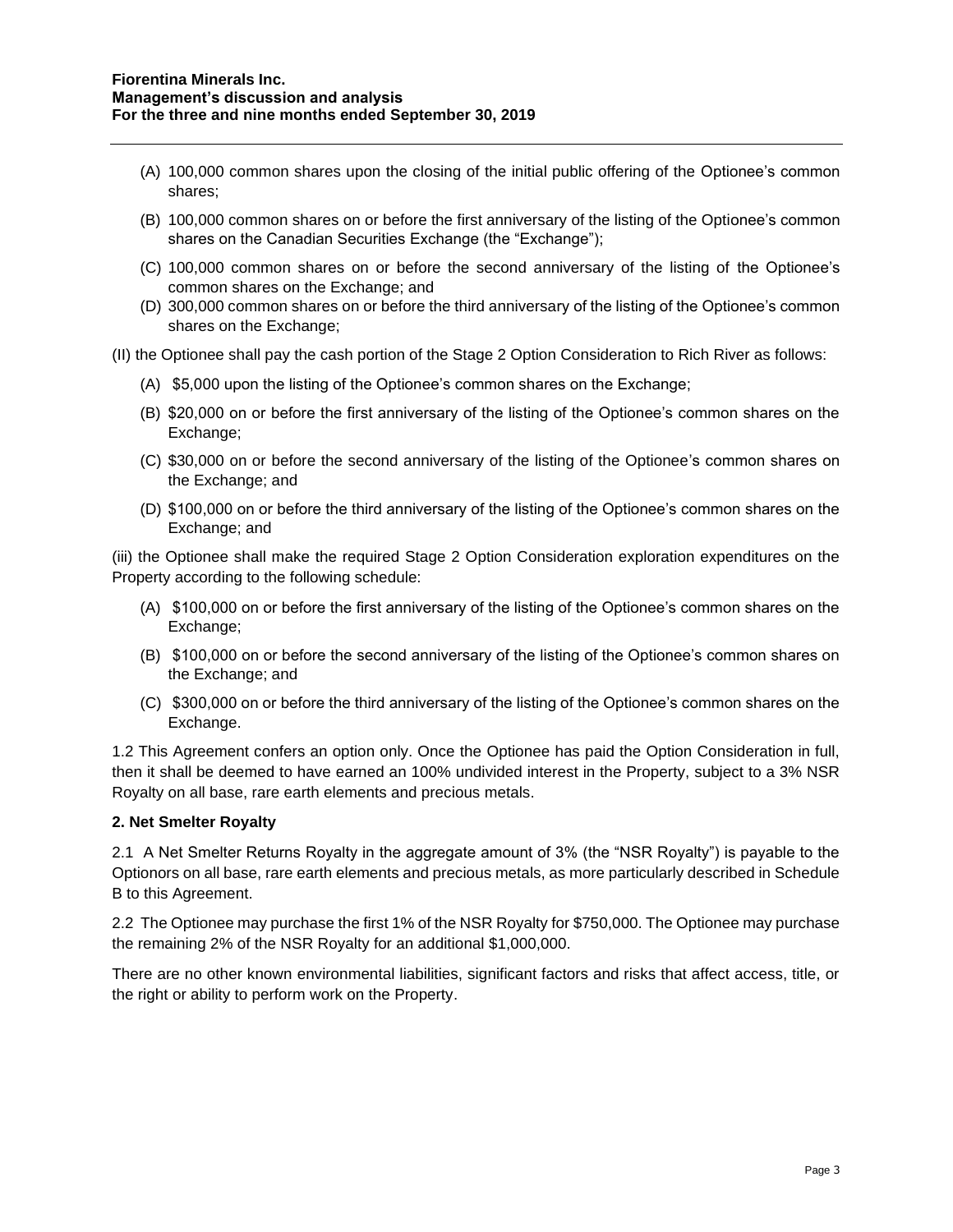|                                            | In nine months ended | In year ended December |
|--------------------------------------------|----------------------|------------------------|
|                                            | September 30, 2019   | 31, 2018               |
| Labour                                     |                      | 45,450                 |
| Equipment rental                           |                      | 14,200                 |
| Meals and accommodation                    |                      | 10,080                 |
| Office / Field disbursements and reporting |                      | 5,277                  |
| Assay charges                              |                      | 3,987                  |
| Fuel/Oil/Travel                            |                      | 1,836                  |
| Management fee                             |                      | 5,658                  |
|                                            |                      | 86,488                 |

The value of the Company's exploration and evaluation asset is comprised of the following:

### **SUMMARY OF QUARTERLY RESULTS**

Below is a summary of the Company's last six quarterly results, selected from financial statements prepared under International Financial Reporting Standards:

|                              | Year ending December 31, 2019 |               |               | Year ended December 31, 2018 |               |               |
|------------------------------|-------------------------------|---------------|---------------|------------------------------|---------------|---------------|
|                              | Quarter 3                     | Quarter 2     | Quarter 1     | Quarter 4                    | Quarter 3     | Quarter 2     |
| Net loss                     | (503)                         | (12.945)      | (46.173)      | (20.798)                     | (13.044)      | (14, 380)     |
| Basic/diluted loss per share | (0.00)/(0.00)                 | (0.00)/(0.00) | (0.01)/(0.01) | (0.00)/(0.00)                | (0.00)/(0.00) | (0.01)/(0.01) |

#### *Financial Performance*

Net loss for the three and nine months ended September 30, 2019, was \$503 and \$59,621 compared to \$13,044 and \$41,710 for the three and nine months ended September 30, 2018.

General and administrative expenses for the three and nine months ended September 30, 2019 were \$491 and \$5,269 compared to \$3,016 and \$8,492 for the same periods in the prior year.

Management fees paid to the former CEO were \$nil and \$5,000 for the three and nine months ended September 30, 2019, compared to \$7,000 and \$25,000 for the same periods in the prior year.

Filing and listing fees of \$ nil and \$8,520 were incurred in the three and nine months ended September 30, 2019, compared to \$nil in 2018.

Share-based payments were \$25,573 for the nine months ended September 30, 2019 as stock options were issued. There were no share-based payments in 2018.

No exploration expenses were recorded in the three and nine months ended September 30, 2019.

#### *Cash Flows*

Net cash contributed/(used) in operating activities in the three and nine months ended September 30, 2019 was \$190 and \$(32,780), compared to \$42,715 and \$13,340 in the same periods in 2018. Advances from related parties were \$nil and \$5,000 in the three and nine months ended September 30, 2019 (2018 - \$nil and \$84). There were no investing activities in the three and nine months ended September 30, 2019.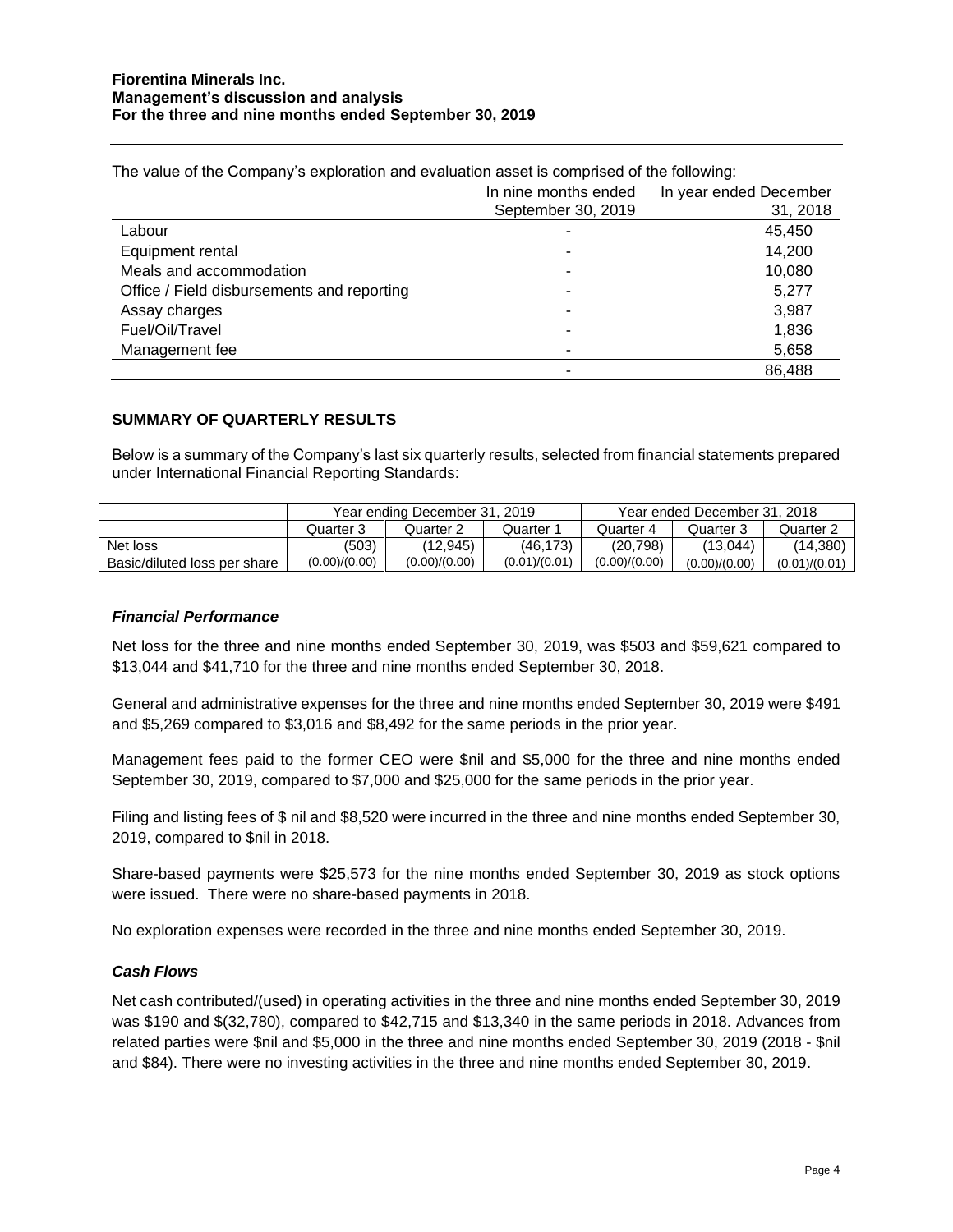## *Liquidity and Capital Resources*

Total shareholders' equity as of September 30, 2019 was \$122,445 (December 31, 2018 – \$156,493) as follows:

| Balance as of December 31, 2018  | 156.493  |
|----------------------------------|----------|
| Share-based compensation         | 25.573   |
| Current period loss              | (59.621) |
| Balance as of September 31, 2019 | 122.445  |

The Company ended the period with cash of \$8,743, a decrease of \$27,780 from December 31, 2018.

Working capital was \$3,457 as of September 30, 2019 compared to \$37,506 at December 31, 2018.

The Company does not generate cash flows from operations and accordingly, the Company will need to raise additional funds through the issuance of shares. Although, the Company has been successful in raising funds in the past there can be no assurance that the Company will be able to raise sufficient funds in the future, in which case the Company may be unable to meet obligations in the normal course of business. These factors may cast significant doubt regarding the Company's ability to continue as a going concern. Should the Company be unable to discharge liabilities in the normal course of business, the net realizable value of the Company's assets may be materially less than amounts on the statement of financial position.

## **COMMITMENTS AND CONTINGENCIES**

Company has no material or significant commitments or contingencies.

#### **RELATED PARTY TRANSACTIONS**

Related parties consist of companies owned by executive officers and directors. The Company enters into transactions with Matalia Investments Ltd. (a company owned by a director/former CEO) for rent, management fees and membership dues. The Company pays accounting fees to Lotz CPA Inc., a company owned by the CFO/director.

Amounts due to related parties are unsecured, non-interest bearing and due on demand. Advances from related parties at September 30, 20196 were \$5,084 (December 31, 2018 - \$84).

#### **Dilution**

The Company does not generate any revenues from production and may not have sufficient financial resources to undertake by itself all of its planned exploration programs. The Company has limited financial resources and has financed its operations primarily through the sale of common shares. The Company assesses various options for financing; however, the Company may need to continue its reliance on the sale of securities for future financing, resulting in potential dilution to the Company's existing shareholders. The amount of additional funds required will depend largely on the success of the Company's exploration programs.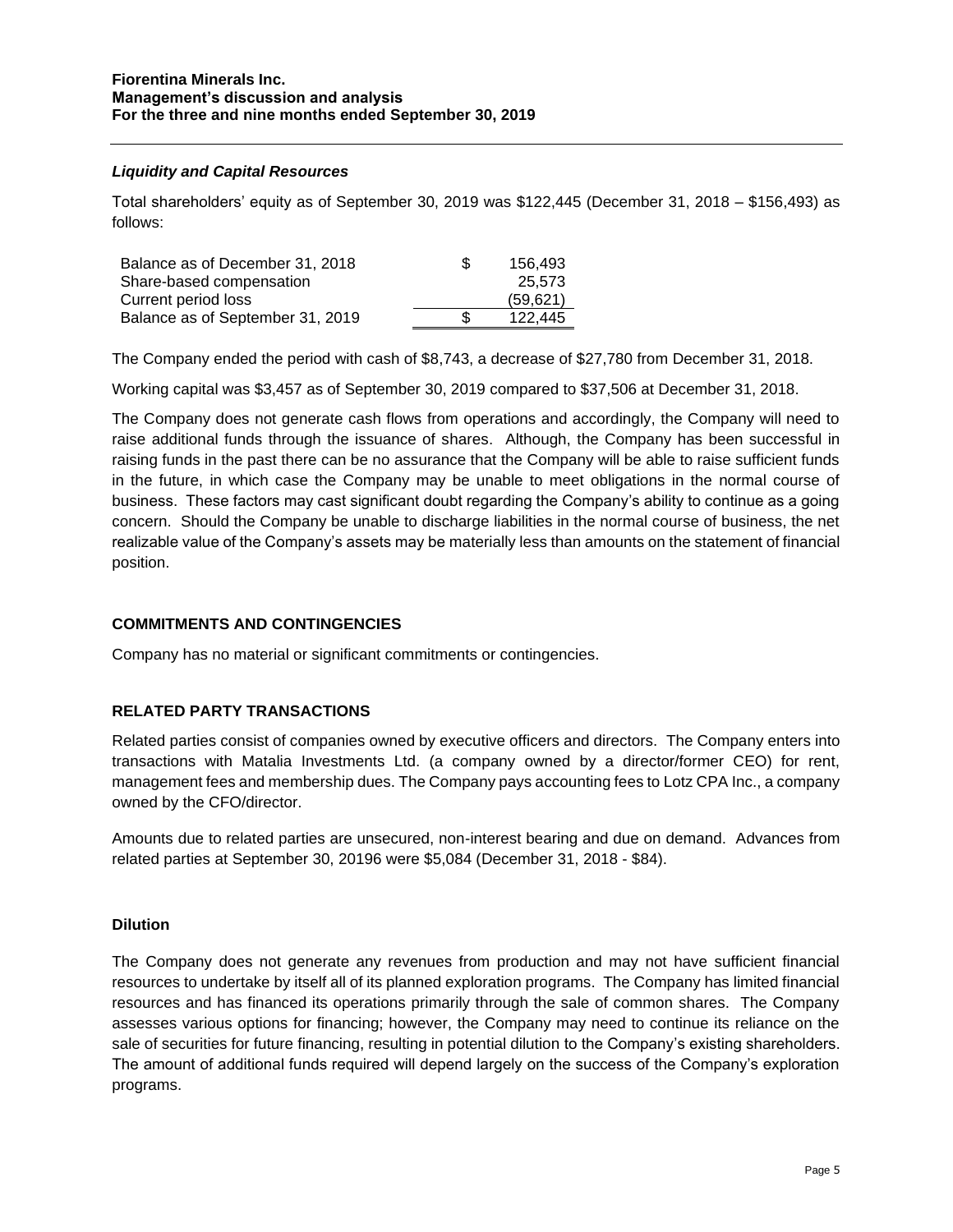Further exploration programs will depend on the Company's ability to obtain additional financing which may not be available under favorable terms, if at all. If adequate financing is not available, the Company may not be able to commence or continue with its exploration and development programs or to meet minimum expenditure requirements to prevent the full or partial loss of its mineral properties.

## **No Known Mineral Reserves**

The Company's mineral properties are in the exploration stage and it is without known mineral reserves. Although the Company may discover mineral reserves through its exploration programs, commercial production may not be warranted due to insufficient quantities or unfavourable economic conditions.

In the event a mineral reserve is discovered, substantial expenditures are required to develop the mineral reserve for production including facilities for mining, processing, infrastructure and transportation. The marketability of any minerals discovered may be affected by numerous factors which are beyond the Company's control and which cannot be accurately predicted, such as global economic conditions, mineral markets and mineral pricing, global smelting and refining availability, and such other factors as government regulations, including regulations relating to royalties, allowable production, importing and exporting of minerals, and environmental protection. Depending on the price of minerals produced, the Company may determine that it is not warranted to commence or continue commercial production.

### **Key Personnel**

The Company is dependent on a relatively small number of key personnel, the loss of any of whom could have an adverse effect on the operations of the Company. The Company's success is dependent to a great degree on its ability to attract and retain qualified management personnel. The loss of such key personnel, through incapacity or otherwise, may require the Company to seek and retain other qualified personnel and could compromise the pace and success of its exploration activities. The Company does not maintain key person insurance in the event of a loss of any such key personnel. Also, certain management personnel of the Company are officers and/or directors of other publicly-traded companies and may devote only part of their time to the Company.

Additionally, the Company has relied on and is expected to continue relying upon consultants and others for exploration and development expertise.

#### **Industry Operating Hazards and Risks**

Mineral exploration and development involve many risks, including location of commercially productive mineral resources or reserves, which may not occur even with a combination of experience, knowledge and careful evaluation. The operations in which the Company has a direct or indirect interest may be subject to some or all of the hazards and risks normally incidental to resource companies, any of which could result in work stoppages. Fires, power outages, labour disruptions, flooding, explosions, cave-ins, landslides social disruptions, and the inability to obtain suitable or adequate machinery, equipment or labour are some of the industry operating risks involved in the development and operation of mines and the conduct of exploration programs. Other risks include injury or loss of life, severe damage to or destruction of property, clean-up responsibilities, regulatory investigation and penalties and suspension of operations. The occurrence of any of these operating risks and hazards may have an adverse effect on the Company's financial condition and operations and may incur legal liability.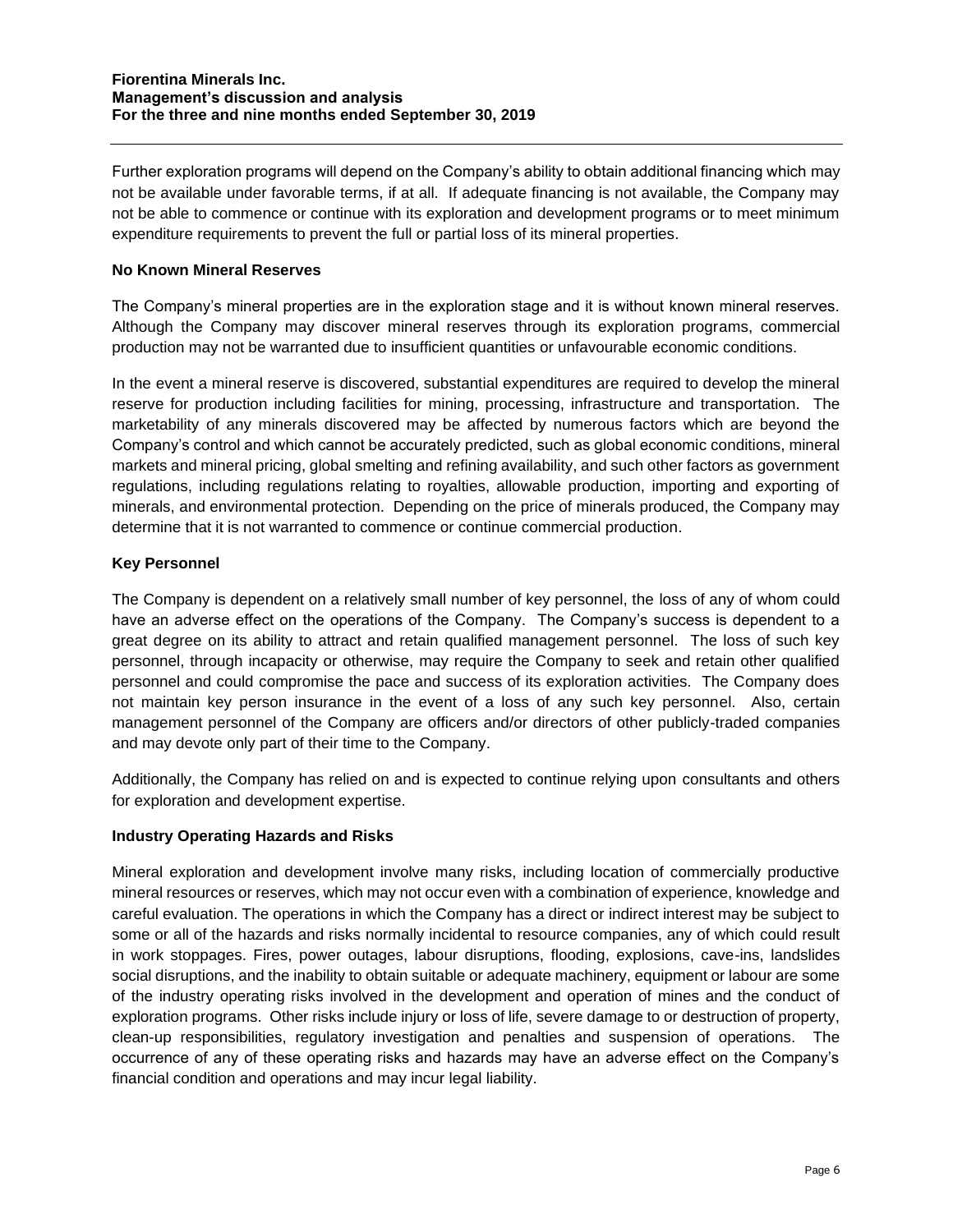Although the Company will, when appropriate, secure liability insurance in an amount which it considers appropriate, the nature of these risks is such that liabilities might exceed policy limits, the liability and hazards might not be insurable, or the Company might elect not to insure itself against such liabilities due to high premium costs or other reasons, in which event the Company could incur significant costs that may have a material adverse effect upon its financial condition and operations.

### **Government Regulations and Political Climate**

Mineral exploration on the Company's properties are affected to varying degrees by: (i) government regulations relating to such matters as environmental protection, health, safety and labour; (ii) mining law reform; (iii) tax laws (iv) restrictions on production, price controls, and tax increases; (v) maintenance of claims; (vi) tenure; and (vii) expropriation of property through nationalization, requisition or confiscation. Any mineral exploration activities conducted by the Company, including commencement of production, require permits from governmental authorities and such operations are and will be governed by laws and regulations governing prospecting, mining, production, exports, taxes, labour standards, occupational health, waste disposal, toxic substances, land use, environmental protection, mine safety and other matters.

Companies engaged in the development and operation of mines and related facilities generally experience increased costs, and delays in development and/or production and other schedules as a result of the need to comply with applicable laws, regulations and permits. All permits required for the conduct of exploration, development and mining operations, including the construction of mining facilities, may not be obtainable by the Company on reasonable terms, which would have an adverse effect on any mining project the Company might undertake. Additionally, failure to comply with applicable laws, regulations and permitting requirements may result in enforcement actions thereunder, including orders issued by regulatory or judicial authorities causing operations to cease or be curtailed, and may include corrective measures requiring capital expenditures, installation of additional equipment, or remedial actions. Parties engaged in mining exploration, development or operations may be required to compensate those suffering loss or damage by reason of the mining activities and may have civil or criminal fines or penalties imposed for violations of applicable laws or regulations.

To the best of the Company's knowledge, the Company is and will continue to operate in compliance with applicable legal and environmental regulations and social requirements. However, amendments to current governmental laws and regulations affecting mining companies, or the more stringent application thereof, or shifts in political conditions or attitudes could adversely affect the Company's operations including the potential to curtail or cease exploration programs or to preclude entirely the economic viability of a mineral property. The extent of future changes to governmental laws and regulations cannot be predicted or quantified, but it should be assumed that such laws and regulations will become more stringent in the future. Generally, new laws and regulations will result in increased compliance costs, including costs and time and effort for obtaining permits, and increased delays or fines resulting from loss of permits or failure to comply with the new requirements.